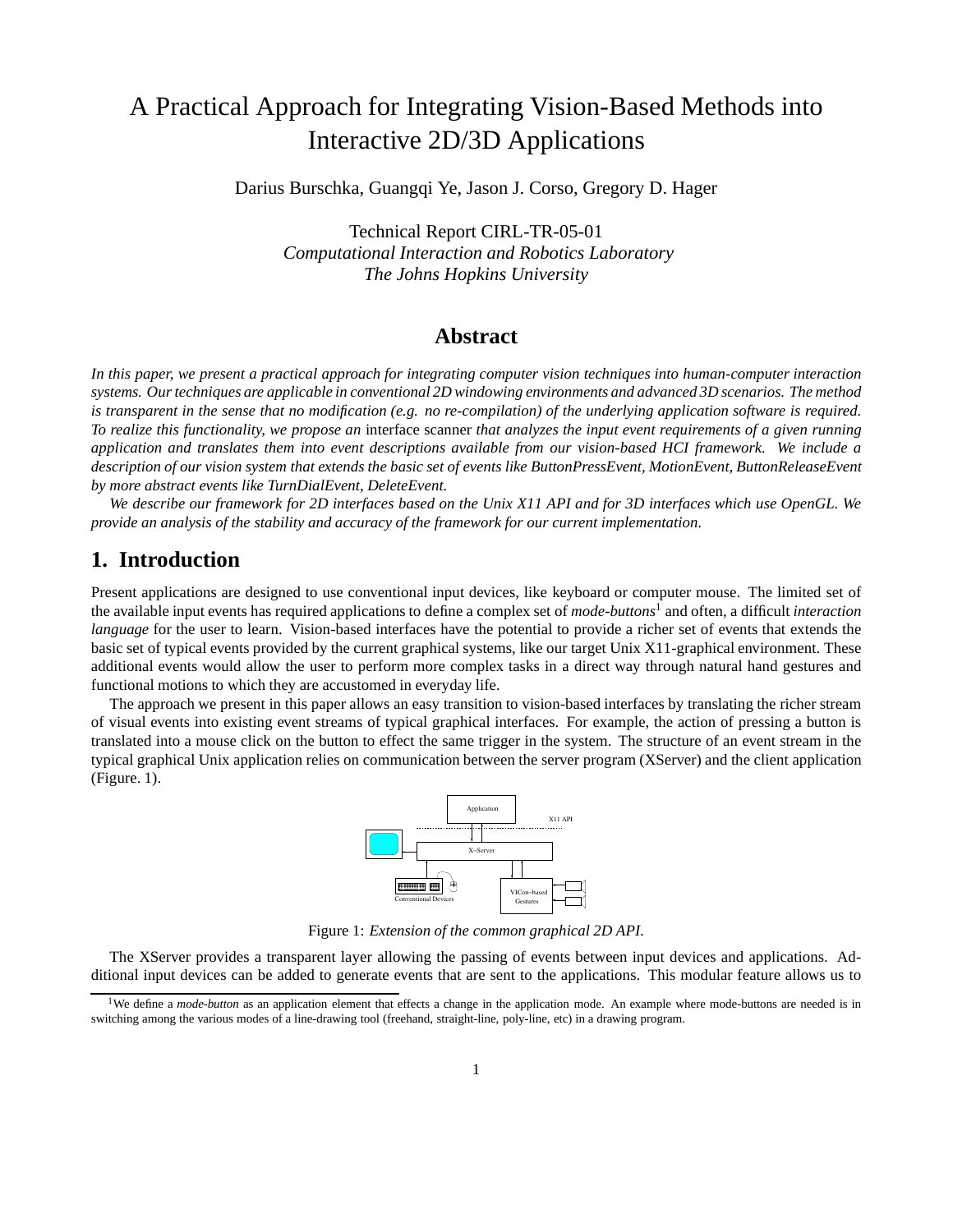supplement traditional devices with our framework without any modifications to the existing client software.

Typically, human-computer interaction (HCI) systems continuously track the user in order to model his or her actions [5, 20]. However, an alternative approach has recently been suggested by two independent groups [8, 24]. Instead of globally tracking and modeling the user, these papers suggest monitoring a local volume around each interface component. The authors suggest using a hierarchical processing model such that coarse, inexpensive operations like image differencing are used to trigger more expensive operations like template matching. They use state machines to define a network of operations which recognize certain actions per volume above each interface element. We adopt this approach in this paper because it provides a concrete methodology for applying vision techniques to both conventional and experimental interfaces.

The rest of the paper is organized as follows. We provide a short survey of related research in Section 1.1. Section 2 discusses our framework of combining vision into 2D/3D interfaces. In Section 3, we explain the details of our current 2D and 3D implementation of the proposed framework. Section 4 presents some experimental results of our implementation. Finally, we provide the conclusions and a short discussion.

#### **1.1. Related Work**

Generally, vision-based interaction is based on recognizing human body motion and facial expression with the general goal of supporting HCI [2, 4, 11, 12, 22]. Many interaction systems [9, 10, 15, 16, 14, 18, 25] have been implemented to show the promise of vision-based HCI.

Hand gestures have been a popular choice in vision-based HCI because of their convenience and naturalness. Most gesture systems employ a tracking-based approach to recognize a small set of gestures. Wilson and Oliver [20] presented the "GWindows" system that combines vision and speech to augment traditional "WIMP" (windows, icons, mouse, pointer) interfaces. Both motion tracking and depth computation are used to recognize pointing and moving gestures. One of the drawbacks of the system is the limited gesture set which does not contain a selecting gesture.

A bare-hand HCI framework is proposed in [5]. The hands are segmented from the background via image differencing. The fingertips of the user's hands are detected and grouped. Gestures are defined as different finger configurations. Zhang et al. [25] present a "visual panel" system that uses a single fingertip as the sole interaction medium. The lack of a temporal model for dynamic gestures is compensated by a simple timer, i.e., a certain gesture command is issued when the user stays in the same configuration for a predefined period of time. The SocialDesk system [9] uses a "shadow infrared scheme" to segment the user's hand from the background, which is a projected desktop. They model gesture commands as a transition between two postures. One limitation is the 2D nature of the system, which can not handle 3D gestures.

Vision-based HCI has also been incorporated into virtual environments and augmented reality systems [11, 17, 18, 23]. Both manipulative [1, 21] and communicative gestures [18] are used to interact with virtual or real objects. The Perceptive Workbench [18] system uses multiple infrared light sources and a gray-scale camera with an infrared filter to detect the 3D shape of the hand and the objects in the system. Gestures are recognized based on tracked hand position and pointing direction. Several applications, such as terrain navigation and virtual game playing, have been built using the system. However, the gesture vocabulary is limited compared to the complexity of the system and the capability of 3D construction.

#### **2. Localization of Interface Elements**

As discussed in Section 1.1, extensive research has been done in the area of human tracking for HCI. Many approaches track the user and focus on the analysis of the human posture and motion. The sequence of gestures is generated relative to the event source, in this case the user. This requires the system to recognize all possible gestures at all locations in the interface. However, since most interface components occupy a small area of the interface and respond to only a subset of the gestures, this will result in unnecessary processing. Recently, an alternative approach was suggested by [8, 24] to address this problem.



Figure 2: *Each element of the interface defines its own volume of interest in space. The volumes can contain each other in case of hierarchical element structure.*

In this approach, each interface element observes a volume in space and defines a set of gestures to which it responds.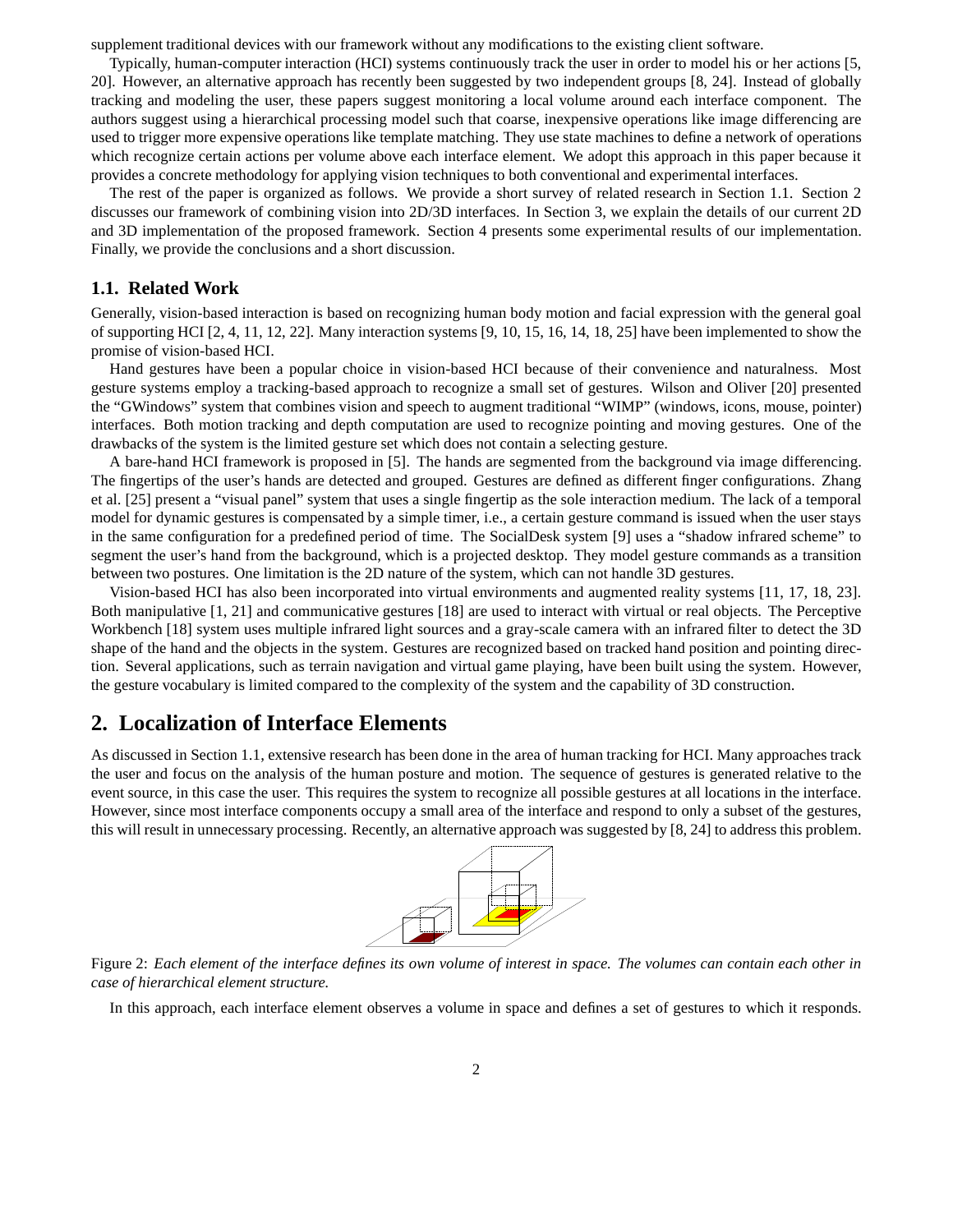Any user activity detected in this volume is forwarded to this element (Figure. 2). These volumes can contain each other in case that a graphical interface element consists of a hierarchy of regions with a parent region and embedded sub-regions. We developed parsers that use existing interface definitions for 2D and 3D applications to define the positions of the volumes in space. In both, the 2D and 3D cases, the vision component localization is derived from the graphical language used to generate the visual output on the screen. Therefore, the vision-based gesture recognition is tailored to the requirements of the application.

#### **2.1. 2D Case**

**Conventional programs.** The basic calculator application on X11-based systems, the *xcalc* (Figure. 3), is an example that demonstrates the hierarchical structure depicted in Figure 2. The entire calculator area can be used for detection of the hand in the volume above it, and the single keys of the calculator carve sub-volumes in this regions monitoring for KeyPress events. To avoid the modification (i.e. re-compilation) of existing client software, the event requirements for a given application are parsed directly from the XServer screen structure.



Figure 3: *The X11 calculator application opens separate subwindows for each of the keys specifying the type of event that activates it.*

The XServer defines a nested hierarchy of windows (Figure 4). All application windows are children of the RootWindow which represents the entire screen. Using the *XQueryTree()*, a complete window hierarchy can be retrieved based on the application name.



Figure 4: *Application windows and requested events can be identified in the screen hierarchy starting at the RootWindow that represents the entire screen.*

Once the corresponding window structure is found, the HCI system identifies the requested event types for this window using the *XGetWindowAttributes()* call. The events are mapped onto the user gestures in our HCI Framework (Section 3.1.1). Typical X11 application gestures are: ButtonPressed, ButtonReleased, MotionNotify accompanied by the x,y coordinates of the current position of the screen. In Section 3.1.1, we explain the specific implementation we have used for this mapping.

The vision-based system passes these events to the applications using the identified window structures using the *XSendEvent()* call.

**Extensions** As we have mentioned in the introduction, human gestures provide a more powerful set of input events than conventional input devices. Additional event types can be generated by different gestures presented to the system. Possible examples are DestroyEvent, TurnDialEvent, etc. These events can be added to the current XServer definition or masqueraded as ClientEvents, which are part of the default XServer definition.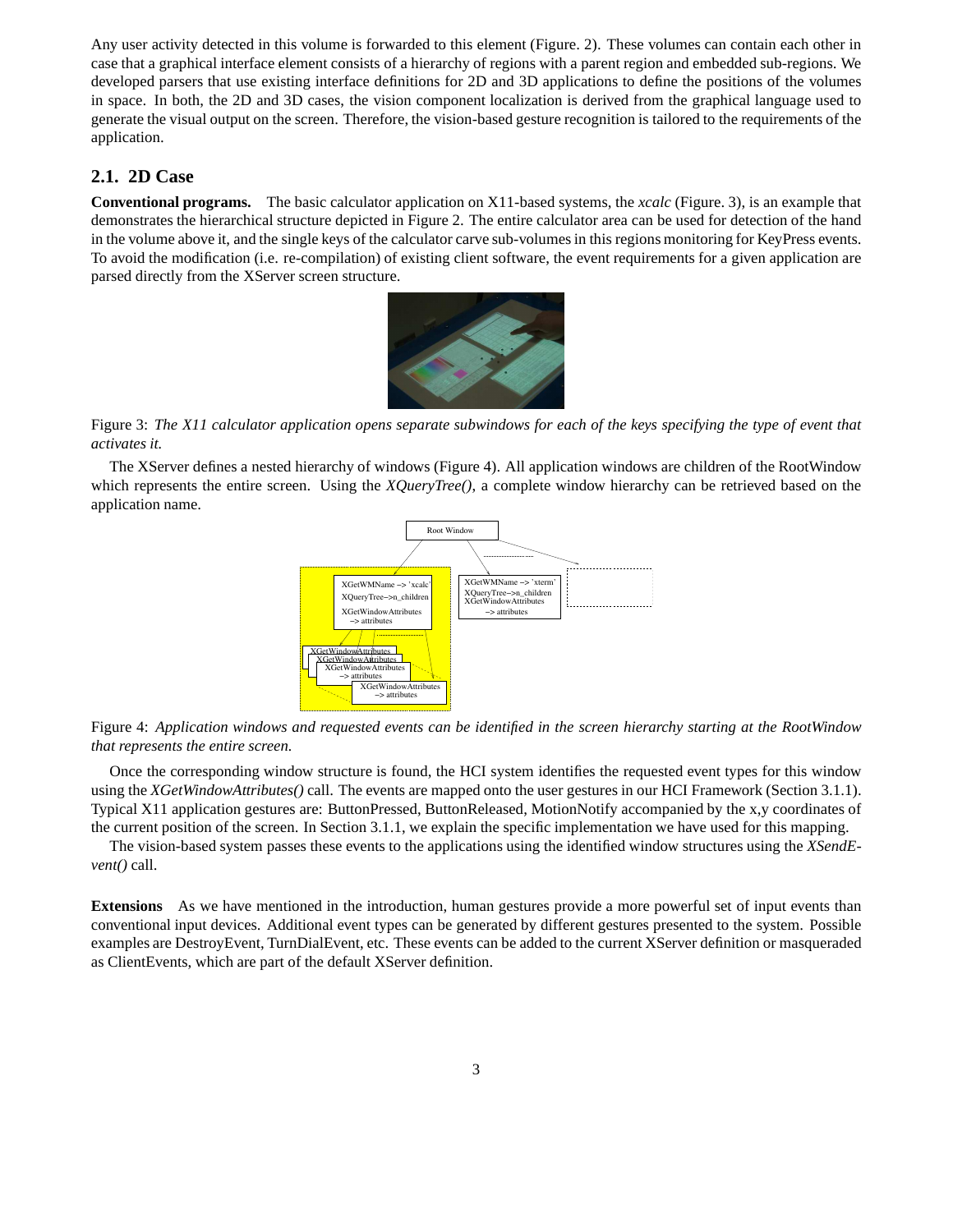#### **2.2. 3D Case**

In analogy to Section 2.1, we need to define the position of the active volume for the gesture recognition in front of the surface of an interface element in 3D space. The simplified situation of a planar interface geometry in 2D with its welldefined graphical definitions for interfaces in applications is not given in 3D. However, 3D interfaces are still not common and they are not standardized. In our framework, we use OpenGL world models to define surfaces that accept user interaction. In our implementation, we use GL QUADS to model the surfaces (vertices) of our virtual objects in space. The rendered scene is overlayed with the regular stereo camera view.

The actual processing of gestures and creation of the video-based events proceeds similarly to the 2D case with the only difference that the surface orientation is now arbitrary in space. It is completely defined by the quad definitions in the OpenGL model that is used for rendering.

## **3. Vision-Based Events**

In Section 2, we proposed an approach for the localization of vision-based interface components based on a given graphical interface. Here, we present our implementation of the vision-based event generation.

#### **3.1. 2D Interfaces**

The control of most conventional 2D interfaces has been limited to the keyboard and mouse for practical purposes. This has led to a fairly small set of interface elements and associated events: e.g. button, scrollbar, menu (which is a button), etc. In this section, we describe our techniques for 2D interfaces which map gestures to both these existing events and to new events. Our experimental platform is a copy of the touchpad system presented in [3], but we have enhanced their setup by lifting the homographic calibration to full 3D calibration and also adding color calibration between the display and the cameras.

#### **3.1.1 Mapping Events**

In this section, we describe the specific translations from vision-based gesture events to conventional events for graphical applications. As discussed earlier, for each interactive element of a program, we automatically (and dynamically) create a vision interactive element which looks for the expected human gesture input. For conventional input, the possible interactive elements are limited to clickable items and draggable items. Thus, we must only define two distinct mappings to encompass all conventional application control; this is expected since the mouse is very simple controlling device.

For clickable items, we define a natural pressing gesture that is performed by the user extending one outstretched finger near the interactive element, touching the element and then removing the finger. A ButtonPress event is generated when the visual parser observes the finger touching the element and then a ButtonRelease event when the fingers moves away.

For draggable items a natural gesture is again used: the user approaches the item with two opposing fingers open, and upon reaching the item, he or she closes the fingers as if grasping the item (there is no haptic feedback). Then, the user is permitted to drag the item around the workspace, and whenever he or she wishes to drop the item, the two grasping fingers are released quickly. The corresponding events we generate are ButtonPress, MotionNotify, and ButtonRelease.

Figure 5 shows examples of the two gestures from one camera. The accuracy of the network is shown in Table 1 for pressing and Table 2 for grabbing.

#### **3.1.2 Feature Extraction**

Robust hand detection is a crucial prerequisite for gesture capturing and analysis. Human hands demonstrate distinct appearance characteristics, such as color, hand contour, and geometric properties of the fingers. We carry out segmentation based on the appearance of the hand.

Assume that the background is known<sup>2</sup>, the hand can be detected by segmenting the foreground from the image. The key is to find an efficient and robust method to model the appearance of the background and the hand. Background subtraction, grayscale background modeling [6], color appearance modeling [19], color histogram [7] and combining of multiple cues [21] are among the most widely used methods to model the background and perform foreground segmentation.

We propose to directly model the appearance of the background by computing the transform between the physical scene and the images of the scene captured by the cameras. By this means, when the user's hand enters the scene, we can detect the hand by performing foreground segmentation based on the modeled background.

<sup>&</sup>lt;sup>2</sup>In the 2D touchpad setup this is trivial since the background is precisely what is rendered on the screen at any given moment.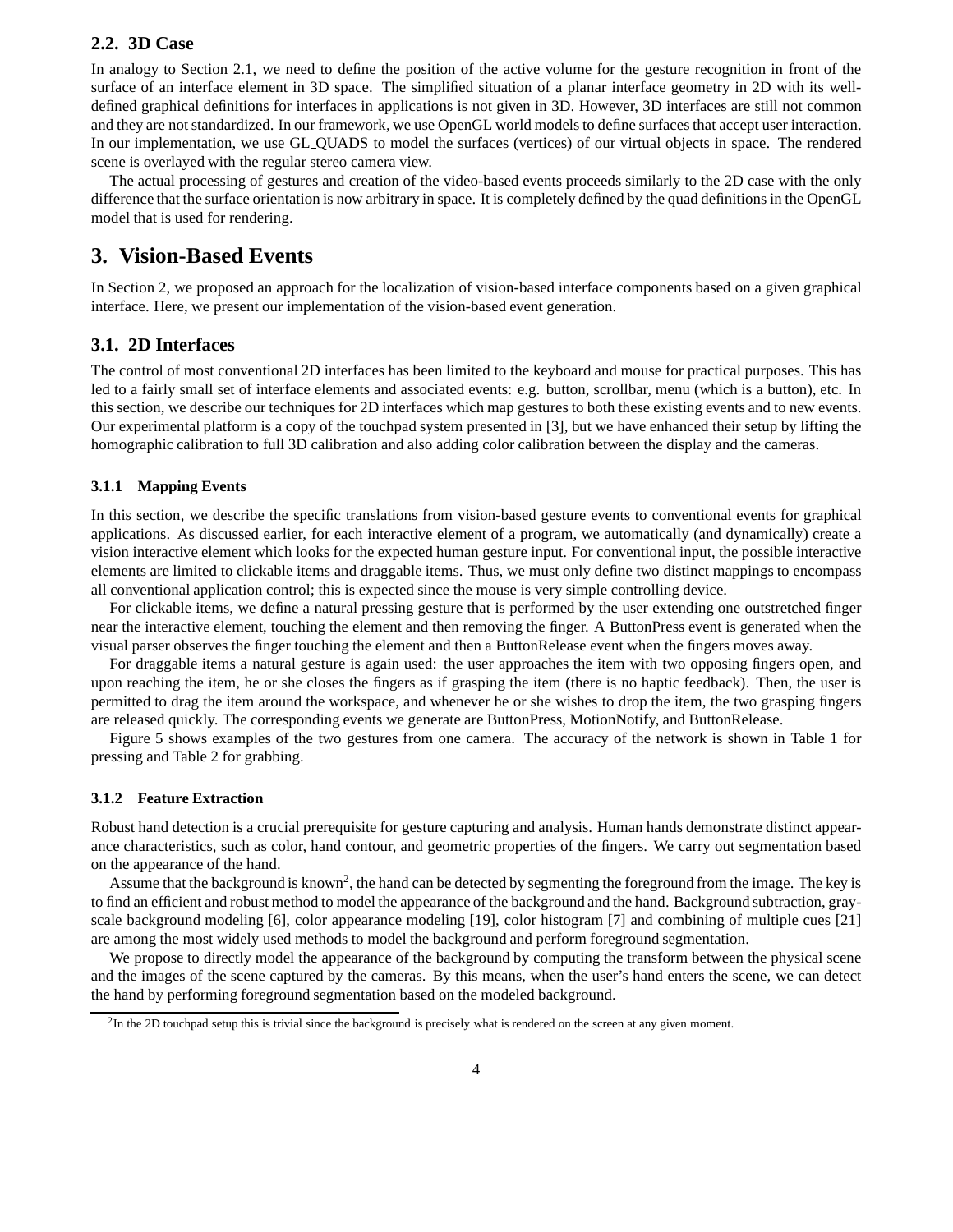

Figure 5: *(Top) Pressing Gesture. (Bottom) Grabbing Gesture. (Left) Original Image. (Right) Segmented Image.*

We model the color appearance of the background using an affine model. The color images from the cameras and the rendered scene are represented in YUV format. An affine model represents the transform from the color of the rendered scene, i.e.,  $s = [Y_s, \hat{U}_s, V_s]^T$ , to that of the camera image  $c = [Y_c, \hat{U}_c, V_c]^T$ . Using a  $3 \times 3$  matrix A and a vector t, we represent this model using the following equation.

$$
c = As + t \tag{1}
$$

The model parameters,  $A$  and  $t$ , are learned via a color calibration procedure. Basically, we generate a set of  $N$  scene patterns of uniform color,  $P = \{P_1 \dots P_N\}$ . To ensure the accuracy of the modeling over the whole color space, the colors of the set of the calibration patterns occupy as much of the color space as possible. We display each pattern  $P_i$  and capture an image sequence  $S_i$  of the scene. The corresponding image  $C_i$  is computed as the average of all the images in the sequence  $S_i$ . The smoothing process is intended to reduce the imaging noise. For each pair of  $P_i$  and  $C_i$ , we randomly select M pairs of points from the scene and the images. We construct a linear equation based on these  $N \times M$  correspondences and obtain a least squares solution for the 12 model parameters.

We use image differencing to segment the foreground. Given background image  $I_B$  and an input image  $I_F$ , a simple way to segment the foreground is to subtract  $I_B$  from  $I_F$ . We compute the sum of absolute differences (SAD) for the color channels of each pixel. If the SAD is above a certain threshold, this pixel is set to foreground. Figure 6 shows an example of the segmentation.

To improve the robustness of the foreground segmentation, we include an additional skin color model. Many skin models have been proposed in the literature [13]. Here we choose a simple linear model in UV-space. Basically, we collect skin pixels from segmented hand images and train the model as a rectangle in the UV plane. Four parameters, i.e.,  $U_{min}, U_{max}, V_{min}, V_{max}$ , are computed and used to classify image pixels.

#### **3.1.3 Gesture Modeling**

For the gesture mapping discussed in this paper, we use a set of neural networks to perform the actual recognition. As discussed earlier, since an event window is monitored in the images for each of the interface components and no user tracking is required for the gesture recognition in this form, a neural network is a suitable technique to perform the recognition of the gesture posture in the image window. We train a standard three-layer binary network for recognition. We choose a coarse sub-sampling of the segmented image window as input to the network. We use the normalized intensity to reduce photometric distortion.

#### **3.2. 3D Interfaces**

In this section, we discuss our approach for incorporating vision based analysis of interaction in 3D settings. In 2D, we assume the interactive regions of interest lie on a plane in some given distance and orientation. However, in 3D, we make no such assumption. The target system consists of a Head Mounted Display (HMD) with two small analog cameras mounted on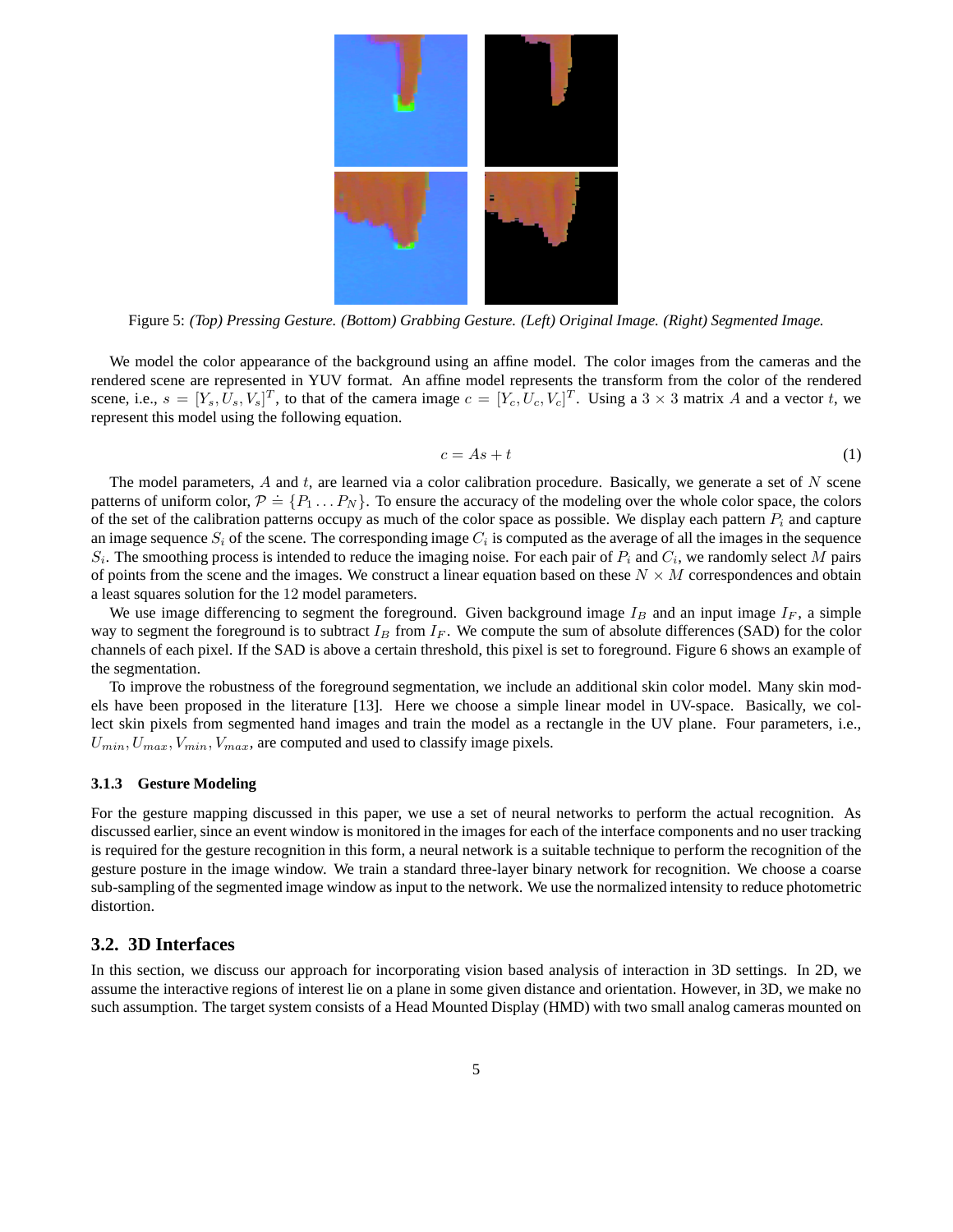

Figure 6: *An example of image segmentation based on color calibration. The upper left image is the the original pattern rendered on the screen. The upper right image is the geometrically and chromatically transformed image of the rendered pattern. The lower left image shows the image actually captured by the camera. The lower right image is the segmented foreground image.*

the sides providing the video. In our current experiments, we use a regular stereo camera rig and the result is viewed on the desktop monitor. A setup with a virtual box rendered in space is depicted in Figure 7.



Figure 7: *Setup for the 3D camera experiment. A physical box is included only for verifying the accuracy.*

#### **3.2.1 Assumptions**

Before we can analyze a 3D interactive application, its GUI must be defined in a virtual 3D environment. Furthermore, this GUI must be accessible to our analysis tool which will add a buffer volume around each interactive region. Finally, the cameras used to capture the human interaction should be properly calibrated.

#### **3.2.2 Interface Component Visibility**

In this development, we assume that the 3D scene will be rendered based on the camera calibration. We also assume that the active part of the 3D application will be in the viewing frustum of the cameras. We check if each interactive region can be seen by the camera system by taking the dot-product of the camera optical axis and the normal of the surface. If the dot-product is negative, the surface is visible to the camera. If the surface is visible to both cameras, the interface element is considered active.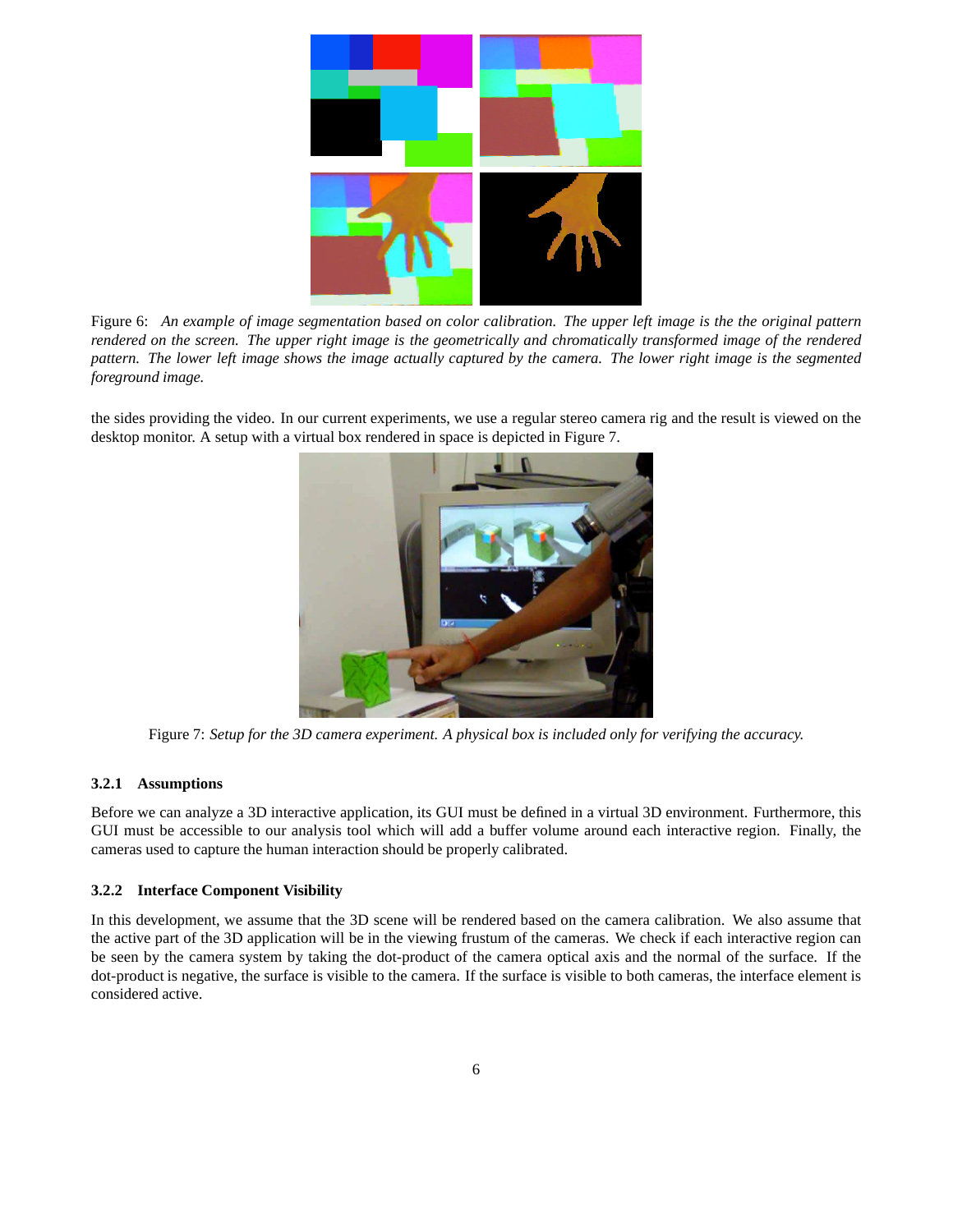|          | Training  | Testing   |
|----------|-----------|-----------|
| Positive | 2051/2051 | 2057/2058 |
| Negative | 1342/1342 | 1342/1342 |

Table 1: *Recognition Accuracy for Pressing Gesture.*

|          | Training | Testing |
|----------|----------|---------|
| Positive | 366/367  | 364/367 |
| Negative | 480/480  | 483/483 |

Table 2: *Recognition Accuracy for Grabbing Gesture.*

#### **3.2.3 Video Processing**

The 3D interface elements act as a transparent layer to the actual interactive 3D region below. For each visible region, we perform coarse image processing (e.g. motion detection) on the projection of the volume seen above the visible surface. The region undergoes finer image processing as specified in a predefined state machine. Using two or more cameras, the disparity of points within the volume can be computed and used to extract more information about the change within the region.

## **4. Experimental Results**

#### **4.1. 2D Segmentation**

We have carried out a series of experiments to quantify the accuracy and stability of the system. First, we examine the robustness and stability of the color calibration algorithm. We train the affine color model using 343 unicolor image patterns which are evenly distributed in the RGB color space. To test the accuracy of the learned affine model, we display over 100 randomly generated color images and examine the resulting segmentation. In this case, the ground truth is an image marked completely as background pixels. For both cameras, the system achieves segmentation accuracy of over 98%.

We also investigate the efficacy of the linear skin model. We learn the model by analyzing image sequences containing the hands of over 10 people. To test the model on our platform, the user is asked to place his or her hand on the flat-panel and keep it still. Next, we render a background which is known to perform well for skin segmentation and treat the resulting skin foreground segmentation as the ground truth. The user is asked to keep his or her hand steady while we render a sequence of 200 randomly generated patterns. For each image, we count the number of incorrectly segmented pixels against the true segmentation. The overall skin segmentation accuracy is over 93%.

#### **4.2. 2D Recognition Experiments**

One of our example 2D mappings is to use a button press gesture to mimic a mouse click event. As discussed earlier, we train a 3-layer neural network to recognize the button press gesture and grabbing gesture. For each of these networks, there are 512 input nodes ( $16 \times 16 \times 2$  for each stereo pair), 20 middle layer nodes, and 1 output node. The accuracy of the network is shown in Table 1 for pressing and Table 2 for grabbing.

We carry out an experiment to test the accuracy and spatial sensitivity of the button press gesture. We display an array of square buttons, which are adjacent to each other with no buffer-space. Then, the system randomly chooses one of them and instructs the user to press it. We vary the size of the button from  $20 \times 20$  pixels to  $75 \times 75$  pixels and repeat the experiment for each size. Figure 8 shows the scene when the size of the button is  $40 \times 40$  pixels; here, we see that the size of the user's finger tip is about 40 pixels wide at the display resolution. Figure 9 shows the testing results. In the graph, we see the accuracy of the press recognition rapidly increases with the size the button. We also note that, as expected, for button sizes smaller than the fingertip resolution (about 40 pixels), the accuracy is much worse.

Figure 8 also shows an application using the button press gesture to control a calculator program in X window system.

#### **4.3. 2D Pointing Stability**

To investigate the stability of the location recognition and the underlying segmentation, we perform an experiment in which the user is asked to point and stay at an arbitrarily specified position on the screen. For this experiment, we have trained a neural network system to localize the spatial coordinates of the fingertip. Thus, for a given image region defined for an interface element, the images are processed by the network which yields a single  $(x, y)$  sub-pixel resolution tip-location. Again, the input to the network is a coarse, sub-sampled image (256 total samples), and the network has 16 hidden nodes.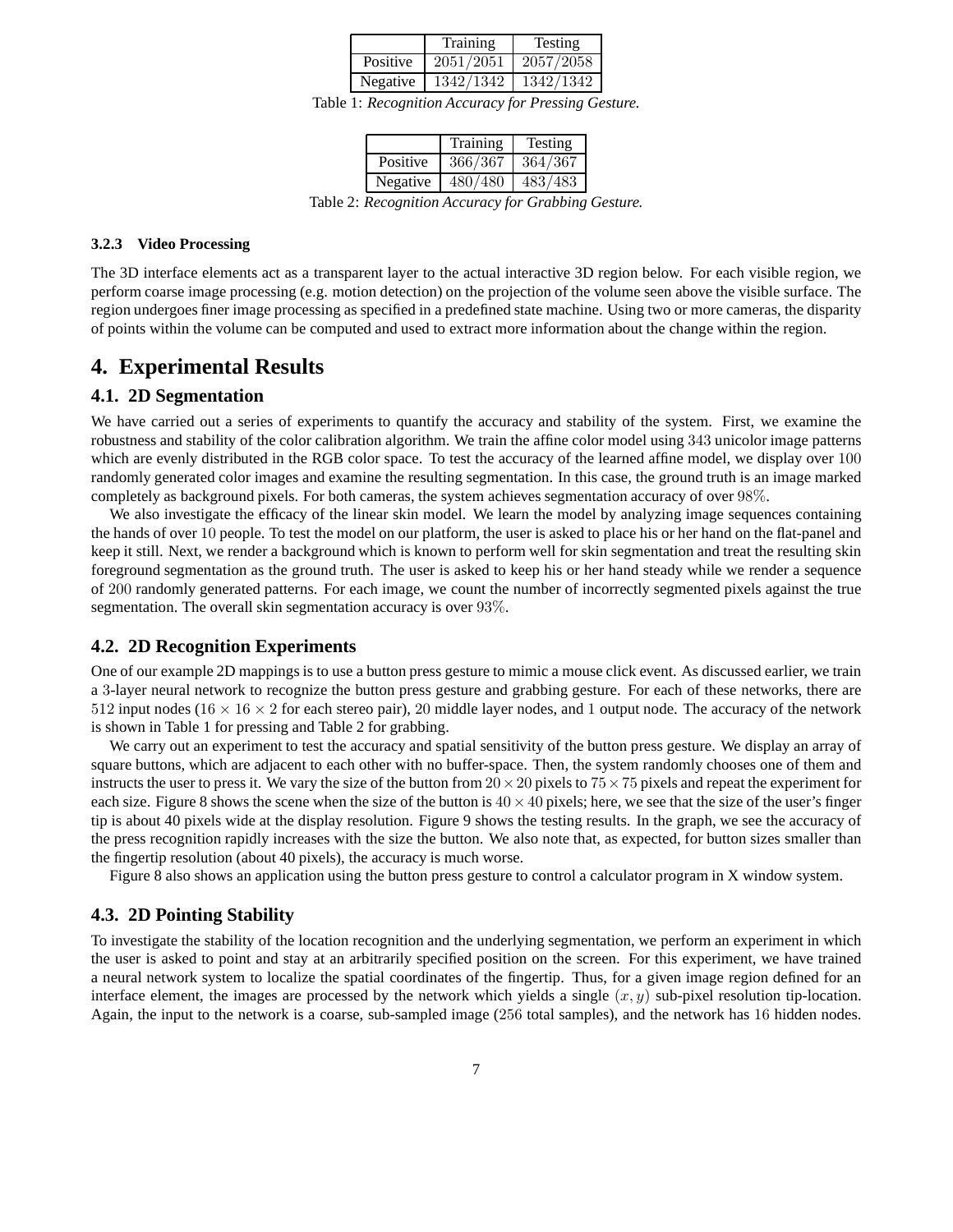

Figure 8: Left picture shows the scene of when the finger is trying to trigger a button of  $40 \times 40$  pixels. Right picture shows *a user is controlling an X window program using finger press gestures.*



Figure 9: *2D button press experiment result*

We hand-annotated each training datum by clicking on the fingertip location. Over 600 training samples are used and the average error for the training data is 0.0099 image pixels.

To test the stability, we dynamically change the scene by rendering randomly generated background images and record the output of the pointing gesture recognizer. The stability of the system is measured by the standard deviation of the recorded 2D position. On a standard flatpanel monitor with a resolution of  $1280 \times 1024$  pixels, our system reports an average standard deviation of  $0.128$  and  $0.168$  pixel in the x and y direction, respectively.

#### **4.4. 3D Examples**

The 3D interface works with user-dependent skin calibration. The system learns the skin hue and distribution from an initial sample presented in a window (Figure. 10).



Figure 10: *(left) Initial hue calibration for user-dependent skin detection; (right) hand segmentation test.*

The calibrated system is used to extract the finger shape in both camera images. We estimate the finger tip position in both images using PCA, and reconstruct its 3D position (Figure. 11).

The 3D position of the finger is calculated relative to the active (visible) surfaces of our model. The virtual surfaces change color on contact providing visual feedback to replace the missing haptic feedback (Figure. 12). We align the cardboard box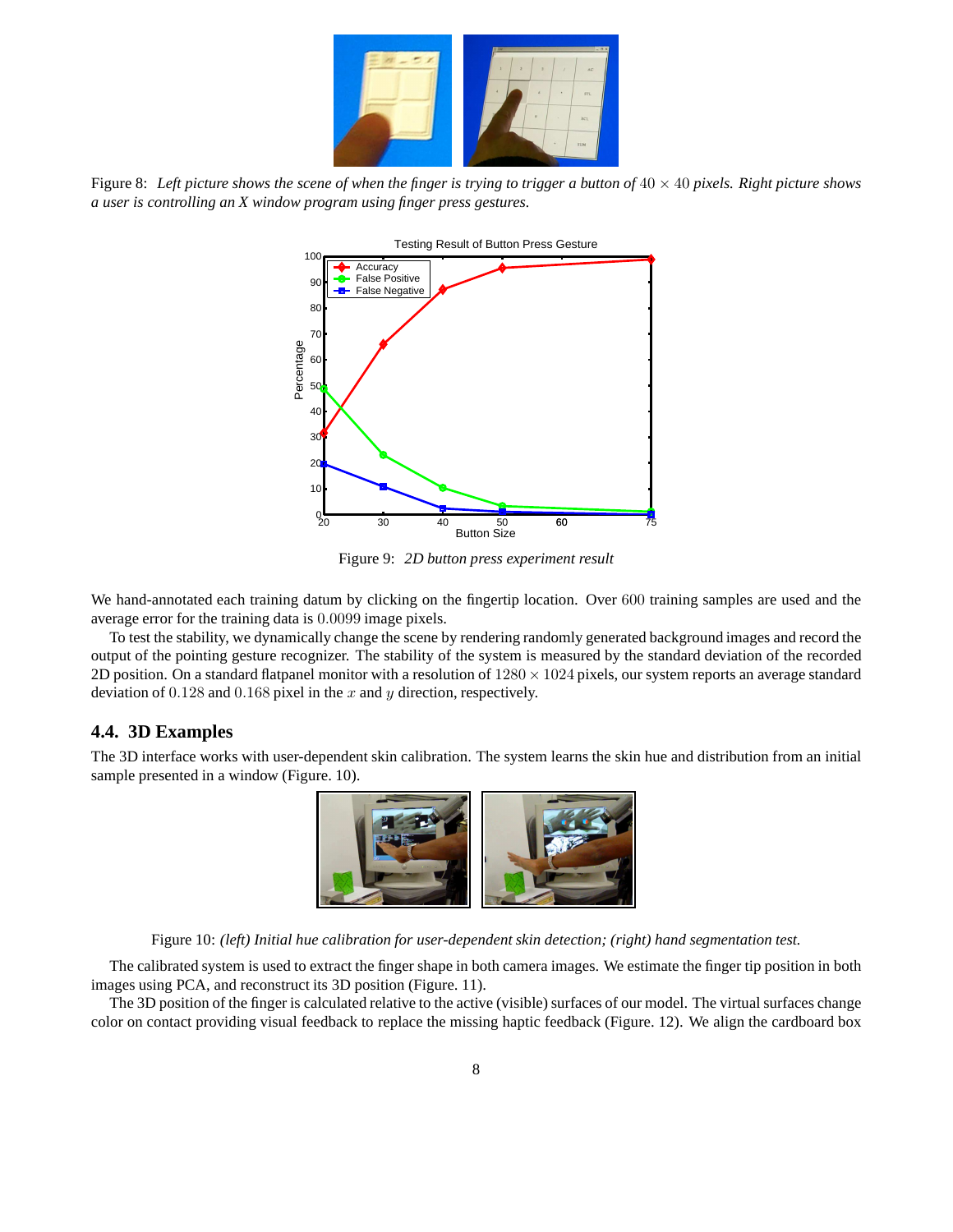

Figure 11: *Extraction of the finger tip position in both images for the 3D reconstruction.*

with the virtual box because in the current setup, the result is viewed on a regular computer monitor which does not create any 3D perception to the user.



Figure 12: *Examples of 3D surface contact.*

## **5. Conclusions and Future Work**

In this paper, we present a practical approach to integrate principles of local-based gesture modeling into both conventional and experimental 3D interfaces. The first contribution is to directly use the graphical interface descriptions to define the active area and type of expected events in 2D and 3D space. The suggested parsing of the underlying models that define the graphical layout allows an easy integration with existing client software. The second contribution is the framework for mapping visual recognition events to conventional interface events and providing a method to extend the event vocabulary.

While we have demonstrated that the complete set of 2D interface events can be mapped, there is no standard 3D interface model or event vocabulary. In our current work, we are trying to establish such an interface model. We note the similarity in our approaches to visual recognition in 2D and 3D: essentially, the methods reduce to analyzing image regions for expected visual events. Thus, the main difference between the 2D and 3D case as presented in this paper is the method for foreground segmentation and feature extraction. Therefore, we expect to merge the 2D and 3D gesture recognition in future work.

## **References**

- [1] D.A. Becker and A.P. Pentland. Using a Virtual Environment to Teach Cancer Patients T'ai Chi, Relaxation, and Self-Imagery. In *Proc. International Conference on Automatic Face and Gesture Recognition*, 1996.
- [2] M.J. Black and Y. Yacoob. Tracking and Recognizing Rigid and Non-rigid Facial Motions Using Local Parametric Models of Image Motion. *International Journal of Computer Vision*, 25(1):23–48, 1997.
- [3] J.J. Corso, D. Burschka, and G.D. Hager. The 4DT: Unencumbered HCI With VICs. In *CVPR HCI*, 2003.
- [4] A. Elgammal, V. Shet, Y. Yacoob, and L.S. Davis. Learning Dynamics for Exemplar-based Gesture Recognition. In *Computer Vision and Pattern Recognition*, volume 1, pages 571–578, 2003.
- [5] C.v. Hardenberg and F. Berard. Bare-Hand Human-Computer Interaction. In *Workshop on Perceptive User Interfaces*, 2001.
- [6] T. Horprasert, D. Harwood, and L.S. Davis. A Robust Background Substraction and Shadow Detection. In *Asian Conference on Computer Vision*, 2000.